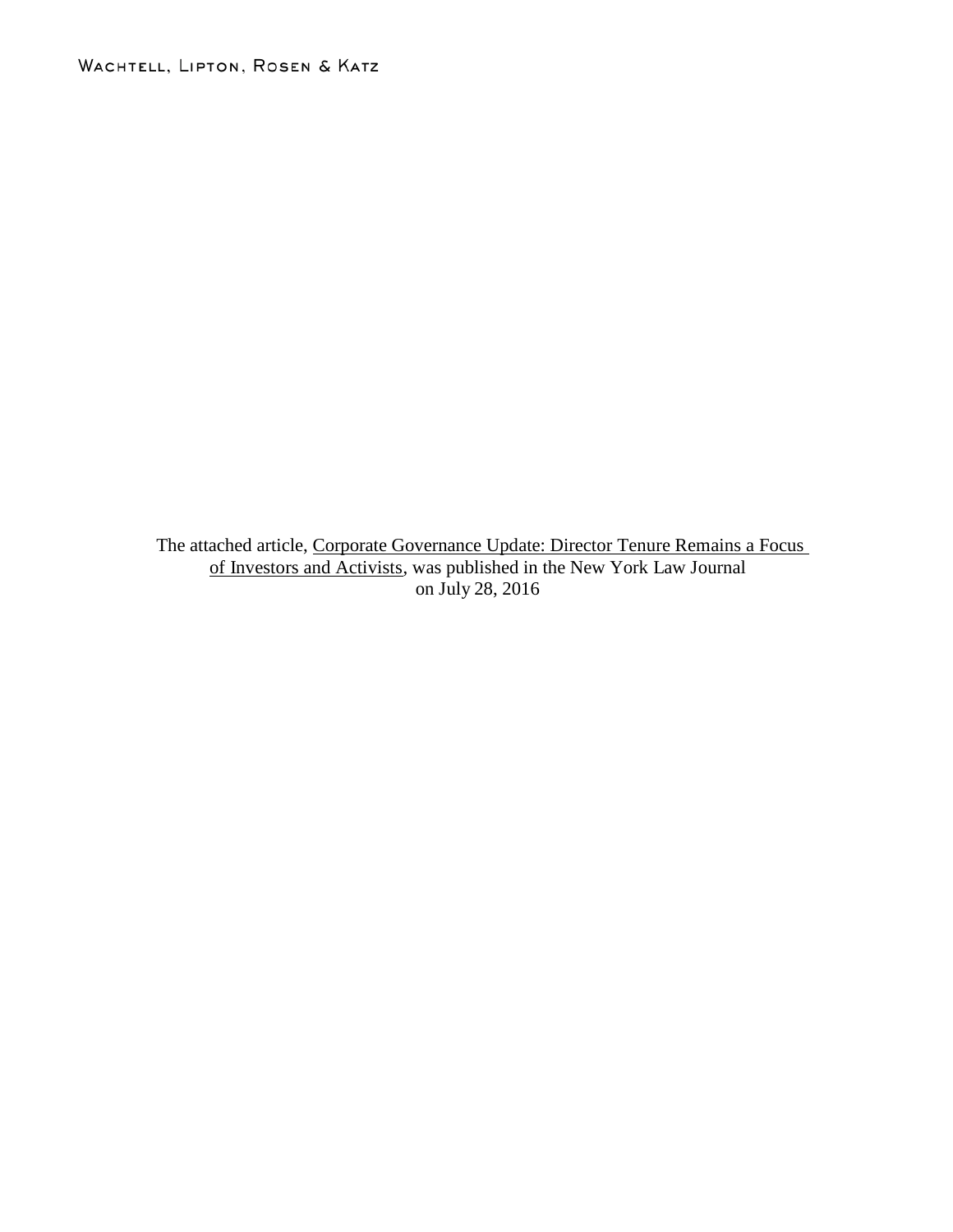July 28, 2016

## Corporate Governance Update: Director Tenure Remains a Focus of Investors and Activists

## David A. Katz and Laura A. McIntosh<sup>\*</sup>

Director tenure, or "board refreshment," is a corporate governance flashpoint at the moment for institutional investors, boards of directors and proxy advisory firms. One of the top takeaways from the 2016 proxy season, according to EY, is that "board composition remains a key focus—with director tenure and board leadership coming under increased investor scrutiny."<sup>1</sup> Many investors and shareholder activists view director tenure as integral to issues of board composition, succession planning, diversity, and, most of all, independence.

Fortunately, term limits for directors is an idea that, in the United States, appears to have more appeal in theory than in practice. Term limits are in place at only three percent of S&P 500 companies—a decrease from five percent in 2010. Although the sample size is small, term limits in this group range from 10 to 20 years.<sup>2</sup> And, despite the seeming popularity of term limits among investors, during the 2016 proxy season, there were no shareholder proposals regarding director term limits, and during the 2015 proxy season, there were only two. $3$  The small number of boards that have mandatory term limits indicates that the vast majority of directors—though they may appreciate the arguments in favor of term limits—determine, as a practical matter, that director tenure is best evaluated on a case-by-case basis, both at the company level and at the level of individual directors. The best way to achieve healthy board turnover is not term limits or retirement ages but a robust director evaluation process combined with an ongoing director succession process.

## Board Tenure and Director Independence

For some investors, director term limits represent another avenue to address concerns over director independence. Firmly entrenched as an ideal, yet subject to many

 $\overline{a}$ 

<sup>2</sup> Spencer Stuart Board Index 2015, at 14, available at [https://www.spencerstuart.com/~/media/pdf%20files/research%20and%20insight%20pdfs/ssbi-2015\\_110215](https://www.spencerstuart.com/~/media/pdf%20files/research%20and%20insight%20pdfs/ssbi-2015_110215-web.pdf) [web.pdf.](https://www.spencerstuart.com/~/media/pdf%20files/research%20and%20insight%20pdfs/ssbi-2015_110215-web.pdf) 

<sup>\*</sup> David A. Katz is a partner at Wachtell, Lipton, Rosen & Katz. Laura A. McIntosh is a consulting attorney for the firm. The views expressed are the authors' and do not necessarily represent the views of the partners of Wachtell, Lipton, Rosen & Katz or the firm as a whole.

 $1$  EY Center for Board Matters, "Four Takeaways from Proxy Season 2016," available at [http://www.ey.com/GL/en/Issues/Governance-and-reporting/EY-four-takeaways-from-proxy-season-2016.](http://www.ey.com/GL/en/Issues/Governance-and-reporting/EY-four-takeaways-from-proxy-season-2016)

<sup>&</sup>lt;sup>3</sup> The first was at Barnwell Industries, Inc., and it did not come to a vote. The second was at Costco Wholesale Corporation, and it received supporting votes from less than 5 percent of the outstanding shares.

*If your address changes or if you do not wish to continue receiving these memos, please send an e-mail to Publications@wlrk.com or call 212-403-1443.*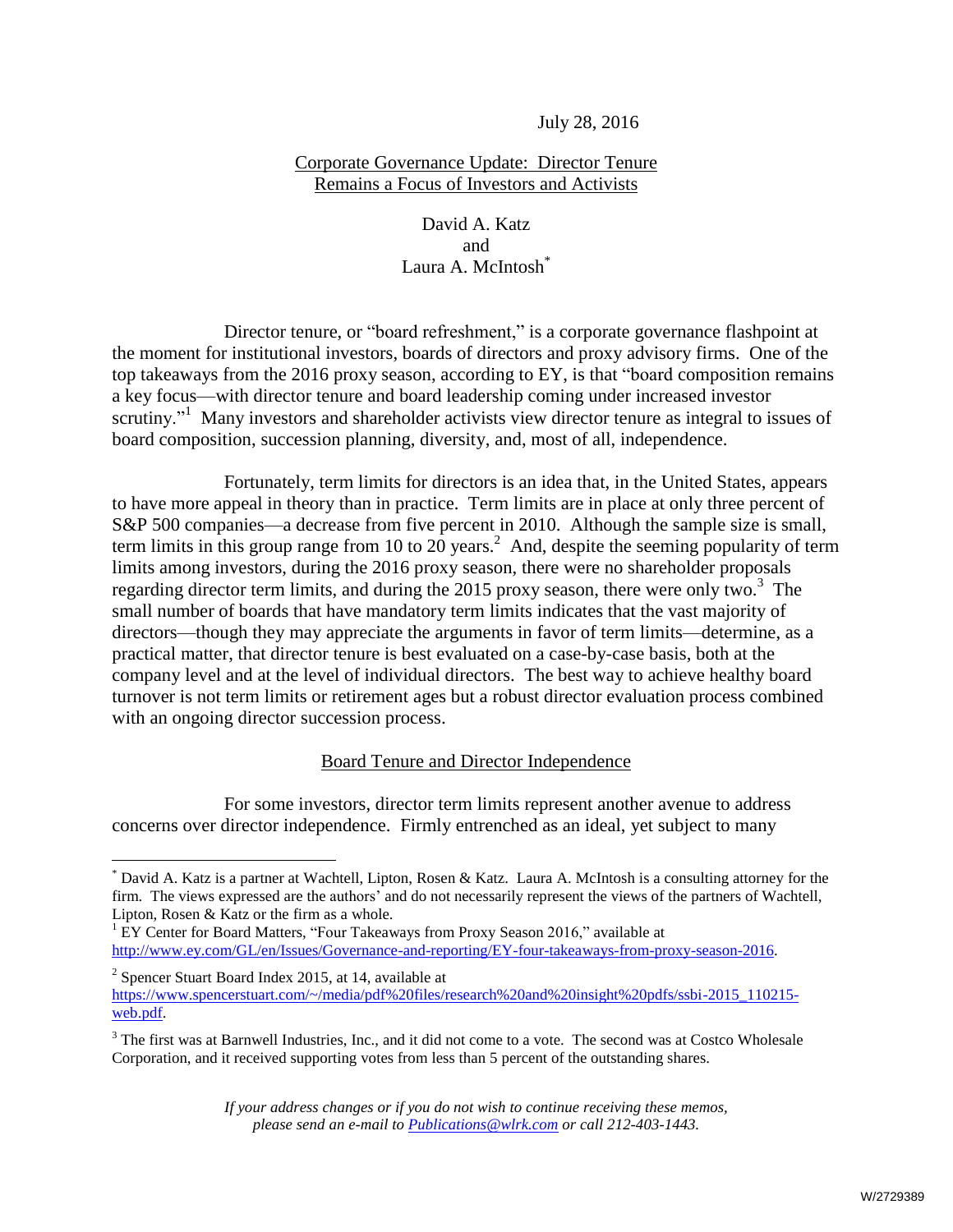interpretations, "director independence" remains the linchpin of good corporate governance. Rules on independence generally aim to ensure that directors deemed "independent" have no conflicts of interest with respect to their service on the board, through financial investments, professional or personal connections, recent employment with the company, and the like. It is considered particularly important that members of the key board committees—audit, nominating/governance, and compensation—have no apparent conflicts that would cast doubt on their ability to exercise, or their likelihood of exercising, their business judgment in an objective and professional manner. Notably, having a significant investment in the company as a stockholder (other than a controlling stockholder), generally does not affect a director's independence under the SEC or stock exchange rules, even though such directors may have different interests than other shareholders.

Shareholder groups and institutional investors have begun to incorporate director tenure considerations into their company evaluations and voting recommendations. Globally, mandatory term limits and comply-or-explain regimes are being implemented as the issue becomes increasingly high-profile worldwide.<sup>4</sup> Notably, a 2016 Spencer Stuart global survey of 4,000 directors in 60 different countries indicated that directors in private companies are significantly less likely to be subject to term limits.<sup>5</sup> It is telling that, absent the pressures faced by public companies, private boards clearly choose to maintain their latitude regarding board composition decisions.

One source of these pressures may be that in recent years, the average age of directors has increased, and mandatory director retirement ages have either been increased or eliminated at many public companies. Public companies naturally wish to retain productive, experienced directors—many of whom are staying active later in life than their predecessors in previous generations—as well as a recognition that age is not itself generally a limiting fact for a good director. Companies with robust annual director evaluation programs should not need a mandatory retirement age to weed out poorly performing directors. Similarly, younger directors need to undergo the same evaluation on an annual basis to ensure that their performance is up to par.

Long service as an independent director on a board is viewed by some as creating a conflict on the basis that extended tenure creates too close a relationship among longstanding board members and chief executives. Accordingly, a number of influential investors and proxy advisors include director tenure as a consideration in determining their proxy voting policies. CalPERS, for example, updated its proxy voting policy for 2016 to assert that "director independence can be compromised at twelve years of service," and that after such time, companies should conduct "rigorous evaluations to either classify the director as non-

 $\overline{a}$ 

<sup>&</sup>lt;sup>4</sup> See David A. Katz & Laura A. McIntosh, "Renewed Focus on Director Tenure," May 22, 2014, available at [http://www.wlrk.com/webdocs/wlrknew/AttorneyPubs/WLRK.23346.14.pdf,](http://www.wlrk.com/webdocs/wlrknew/AttorneyPubs/WLRK.23346.14.pdf) for a discussion of viewpoints on director tenure in the United States and abroad.

<sup>&</sup>lt;sup>5</sup> Spencer Stuart 2016 Global Board of Directors Survey, at 9, available at **[https://www.spencerstuart.com/research](https://www.spencerstuart.com/research-and-insight/2016-global-board-of-directors-survey)**[and-insight/2016-global-board-of-directors-survey.](https://www.spencerstuart.com/research-and-insight/2016-global-board-of-directors-survey) The survey found that 39 percent of public companies have mandatory term limits, as opposed to 30 percent of private companies. In addition, 33 percent of public companies had mandatory retirement ages, as opposed to 12 percent of private companies.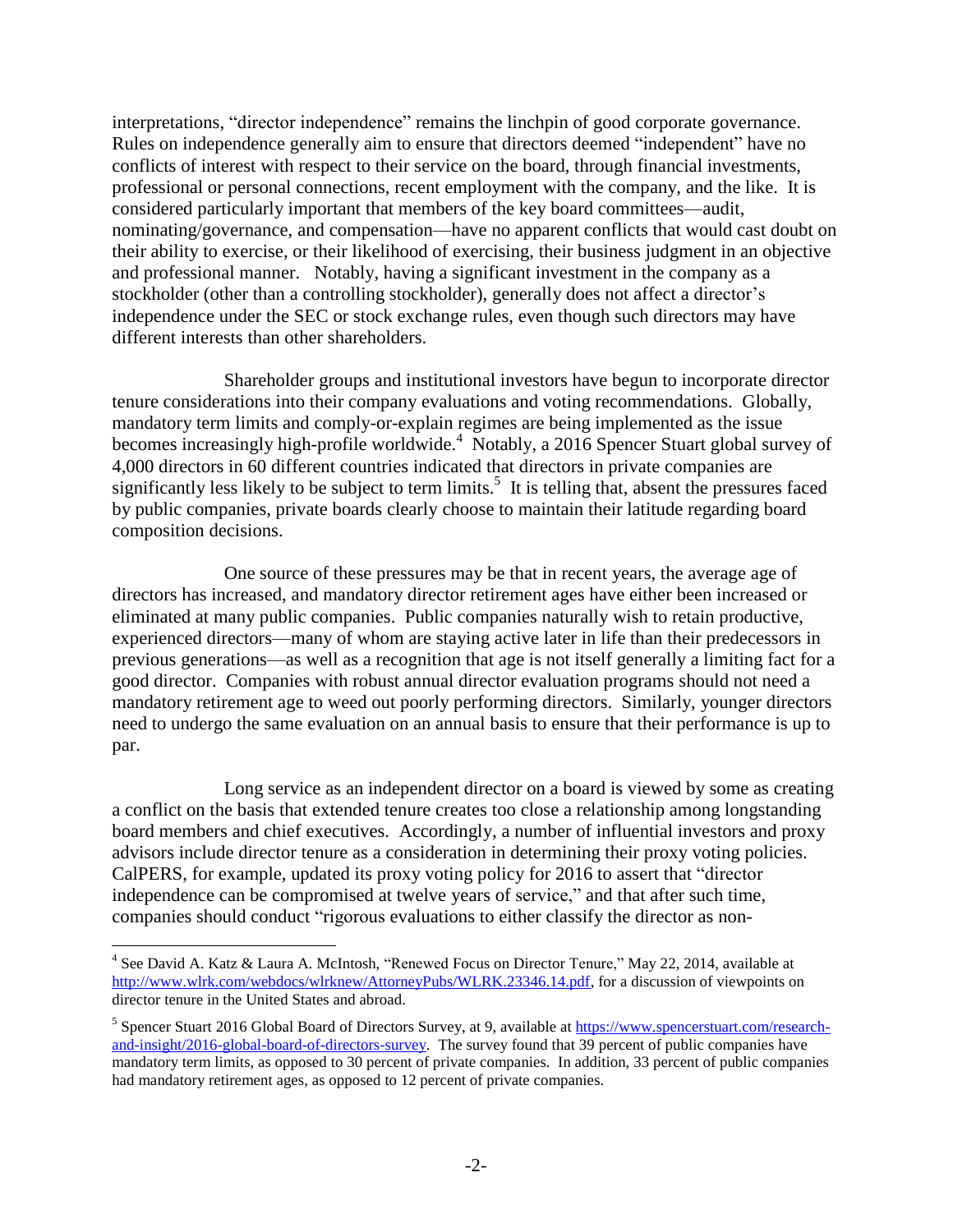independent or provide a detailed annual explanation of why the director can continue to be classified as independent."<sup>6</sup>

Equating long tenure with a lack of independence is problematic in several ways. As a statistical matter, the average tenure of CEOs in the S&P 500 is 7.4 years, an increase of less than one year in the last decade.<sup>7</sup> Average director tenure in the S&P 500, meanwhile, has remained stable in recent years at roughly  $8.5$  years.<sup>8</sup> Long coterminous service of directors and chief executives would appear to be the exception rather than the norm. Moreover, long-serving directors are often the ones that have accrued the expertise and standing to influence and effectively oversee a long-serving or otherwise powerful CEO. Institutional investors surveyed by EY last year expressed reservations about director term limits, indicating their concern that mandatory limits do not adequately account for the valuable contributions of experienced directors. Some of these investors felt that a guideline, rather than a strict requirement, as to director tenure could provide a useful starting point for a discussion of board refreshment.<sup>9</sup>

Some investors and academics have gone so far as to propose that, after a certain length of tenure, directors should be considered not independent for the purposes of serving on the audit and compensation committees.<sup>10</sup> In our view, this would be counterproductive in important ways. First, it would limit the usefulness of a board's most experienced directors by precluding them from serving on the key committees where their expertise may be most valuable. Second, such a ban would impinge upon the board's business judgment and discretion by micromanaging the very organizational structure of the board itself. Ultimately, if a company's shareholders have so little confidence in their directors that they feel the need to intervene in board committee assignments, they could not possibly trust the directors to supervise the company generally. Director tenure is an issue at once too picayune—as it is well within the discretion of the board—and too significant—as it affects the board's latitude to do its job effectively—to be determined by shareholders or outside groups rather than by directors themselves.

We believe that many investors as well as proxy advisory firms are looking at this issue the wrong way. Rather than focusing on simply the longest tenured directors, we believe that it is the *average* tenure of the entire board that is most relevant. This is a more meaningful metric for evaluating board refreshment and director succession.

 $\overline{a}$ 

<sup>&</sup>lt;sup>6</sup> CalPERS Global Governance Principles, March 2016, at 16, available at [https://www.calpers.ca.gov/docs/board](https://www.calpers.ca.gov/docs/board-agendas/201603/invest/item05a-02.pdf)[agendas/201603/invest/item05a-02.pdf.](https://www.calpers.ca.gov/docs/board-agendas/201603/invest/item05a-02.pdf)

 $7$  Equilar Blog, "CEO Tenure Has Increased Nearly One Full Year since 2005," available at [http://www.equilar.com/blogs/59-ceo-tenure.html.](http://www.equilar.com/blogs/59-ceo-tenure.html)

<sup>8</sup> Spencer Stuart Board Index 2015, at 5.

<sup>&</sup>lt;sup>9</sup> EY Center for Board Matters, "2015 Proxy Season Insights: Spotlight on Board Composition," available at http://www.ey.com/Publication/vwLUAssets/EY - 2015 proxy\_season\_insights:\_board\_composition/\$FILE/EY[proxy-season-preview-2015-spotlight-on-board-composition.pdf.](http://www.ey.com/Publication/vwLUAssets/EY_-_2015_proxy_season_insights:_board_composition/$FILE/EY-proxy-season-preview-2015-spotlight-on-board-composition.pdf)

<sup>&</sup>lt;sup>10</sup> See, for example, Yaron Nili, "The 'New Insiders,': Rethinking Independent Directors' Tenure," U. Wis. L. Sch. Research Paper Series, Paper No. 1390 (2016), available at [http://papers.ssrn.com/sol3/papers.cfm?abstract\\_id=2728413.](http://papers.ssrn.com/sol3/papers.cfm?abstract_id=2728413)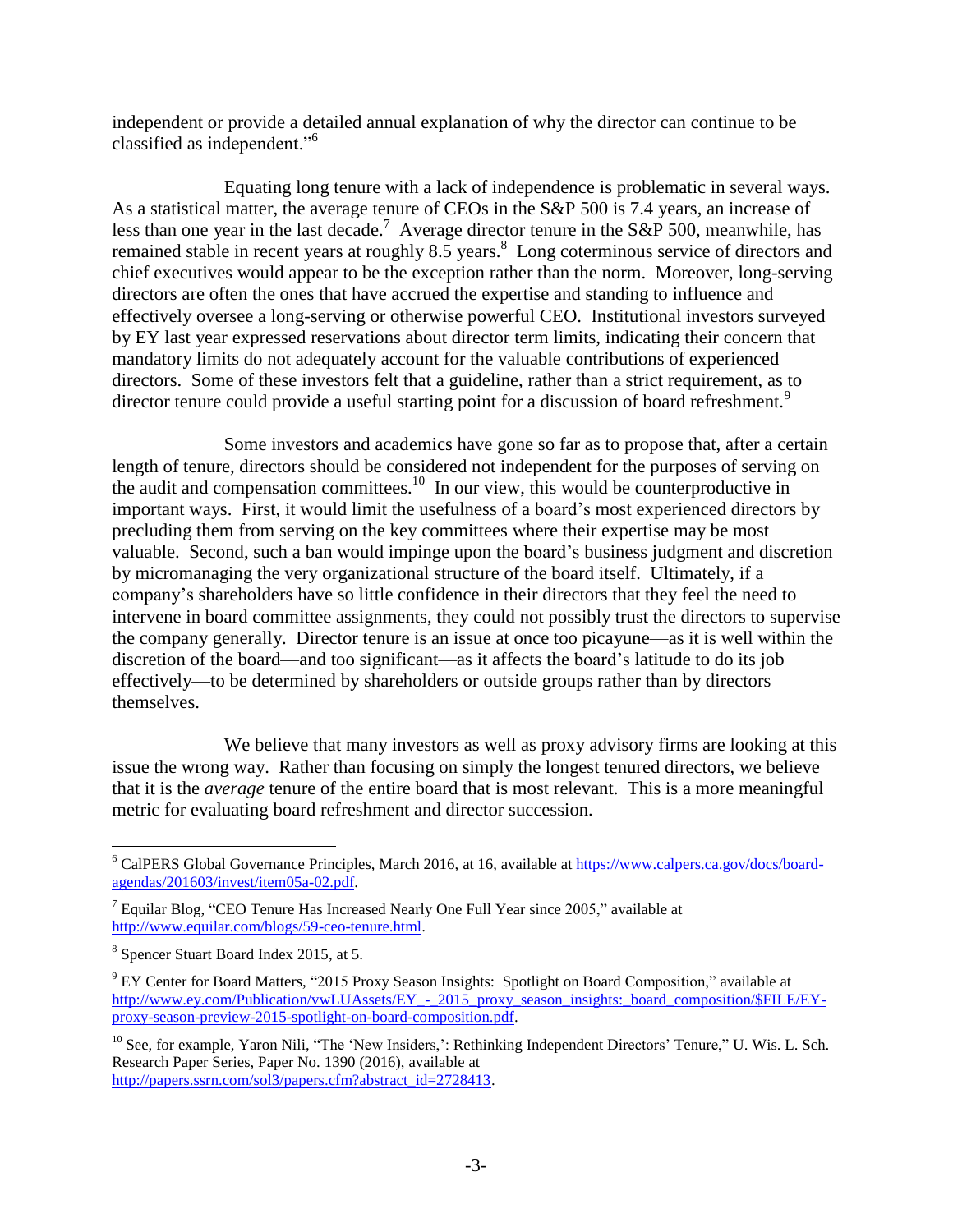## Boards Must Maintain Flexibility

Boards should, as a general matter, annually perform a substantive selfevaluation, in which director tenure is one element to consider. The directors should review not only the contributions of current directors, but also the ongoing needs of the board. New directors will be essential as the company undergoes natural changes in strategy and management, and as the board ensures that it creates opportunities to benefit from the contributions of directors with diverse professional and personal backgrounds. A significant amount of director turnover happens as a matter of course: For instance, EY estimates that nearly 20 percent of directors in the S&P 100 are set to retire in the next five years.<sup>11</sup> As an indication that the board is aware of tenure concerns among some investor groups, companies may choose to set forth the average tenure of non-management directors as a separate item in their proxy statement disclosures.<sup>12</sup> As noted above, in our view, average tenure is a more appropriate measure.

When considering the adoption of mandatory term or age limits, boards should recognize that waiving the limits often requires disclosure and may result in negative publicity and even negative vote recommendations. Glass Lewis, for example, does not encourage the adoption of what it calls "inflexible rules" regarding director terms; indeed, its 2016 proxy guidelines endorse the position that length of tenure and age are not correlated with director performance. That said, its policy is to consider recommending a vote against directors on the nominating and/or governance committees if the board waives the company's mandatory term limit absent explanations and special circumstances.<sup>13</sup>

Directors would be well advised to consider the approach of BlackRock, whose policy is aimed at the substantive issues to which director tenure is only superficially related. BlackRock focuses not on the number of years of service but instead on "board responsiveness to shareholders on board composition concerns, evidence of board entrenchment, insufficient attention to board diversity, and/or failure to promote adequate board succession planning."<sup>14</sup> BlackRock sensibly observes in its stated policy that long board tenure does not necessarily impair director independence.

As both Glass Lewis and BlackRock note in their policy statements, term limits can be a tool for boards that are having difficulty in moving long-serving members off the board. Though negotiations of this nature indeed can be fraught, boards are far better served in the long

 $\overline{a}$ 

<sup>&</sup>lt;sup>11</sup> EY Center for Board Matters, "Five-year Outlook: Nearly 20% of Directors Poised for Board Exit," available at [http://www.ey.com/GL/en/Issues/Governance-and-reporting/EY-focus-on-board-retirement-and-tenure-policies.](http://www.ey.com/GL/en/Issues/Governance-and-reporting/EY-focus-on-board-retirement-and-tenure-policies)

 $12$  See, e.g., American Express Co., 2016 Proxy Statement, at 5 (available at [http://ir.americanexpress.com/Cache/1500082785.PDF?O=PDF&T=&Y=&D=&FID=1500082785&iid=102700\)](http://ir.americanexpress.com/Cache/1500082785.PDF?O=PDF&T=&Y=&D=&FID=1500082785&iid=102700).

<sup>&</sup>lt;sup>13</sup> Glass Lewis Proxy Paper Guidelines, 2016 Proxy Season, United States, at 20-21, available at [http://www.glasslewis.com/wp-content/uploads/2016/01/2016\\_Guidelines\\_United\\_States.pdf.](http://www.glasslewis.com/wp-content/uploads/2016/01/2016_Guidelines_United_States.pdf)

<sup>&</sup>lt;sup>14</sup> BlackRock Proxy Voting Guidelines for U.S. Securities, February 2015, at 4-5, available at [http://www.blackrock.com/corporate/en-us/literature/fact-sheet/blk-responsible-investment-guidelines-us.pdf.](http://www.blackrock.com/corporate/en-us/literature/fact-sheet/blk-responsible-investment-guidelines-us.pdf)